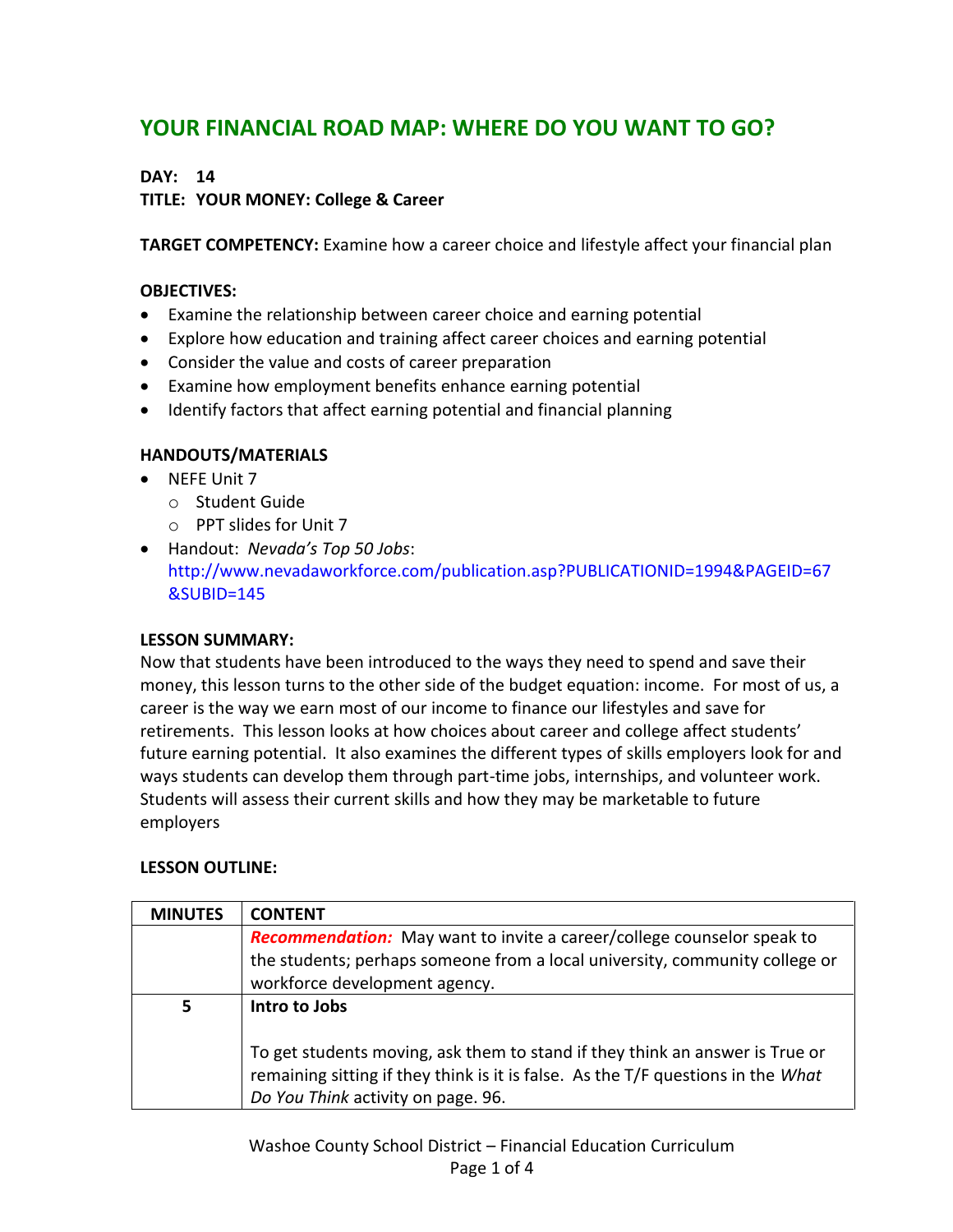|    | Ask the students who chose the incorrect answer to discuss their choice.<br>$\bullet$                                                                                                                                                                                                              |
|----|----------------------------------------------------------------------------------------------------------------------------------------------------------------------------------------------------------------------------------------------------------------------------------------------------|
|    | Did they think the answer would've been higher or lower?                                                                                                                                                                                                                                           |
|    | Take a poll of your class to see how they match up the national statistics.                                                                                                                                                                                                                        |
| 15 | <b>Career/Job Choices</b>                                                                                                                                                                                                                                                                          |
|    | Explain the difference between a job and a career, underscoring that the<br>average person will have 10 jobs between the ages of 10-38. Use the PPT<br>slides (7A-7C) to introduce students to the relationship between career<br>choices and earning potential. Students should review pp. 96-97. |
|    | Activity: Arrange students into small teams of 3-4 to complete Exercise 7A<br>(pg. 98). Provide sticky notes for each team to generate lists of reasons<br>people work, arranging them into classifications (i.e., Financial Security,<br>Hobby & Interests, Intellectual Stimulation, etc).       |
|    | For an added spark of competition, you can play like a form of Boggle. Ask the<br>each team to share their results, listing them on a board or flip chart. If<br>someone says one of their ideas, they need to mark it off. The team with the<br>most original ideas/reasons wins the competition. |
| 20 | <b>Job Skills</b>                                                                                                                                                                                                                                                                                  |
|    | Use the PPT slides (7D-7F) to introduce students to the relationship between<br>career choices and earning potential. Students should review pp. 98-99.                                                                                                                                            |
|    | Work independently on Exercise 7B: Rate Your Work Skills (p. 98) and show<br>PPT 7G, Ranking Order of Key Employee Skills.                                                                                                                                                                         |
|    | What surprised you about the top-rates skills?                                                                                                                                                                                                                                                     |
|    | Look at your list - how well do you match up?<br>$\bullet$                                                                                                                                                                                                                                         |
|    | Discussion: Create two columns on a white board. Ask students to generate a<br>list of careers/jobs they'd like to have in the next 10 years (by age 28). In the<br>next column, ask students what careers/jobs they'd like to have in the next 25<br>years (by $40+$ ).                           |
|    | Are the lists the same/different? What factors are influencing each<br>column?                                                                                                                                                                                                                     |
|    | Are the work skills needed for those occupations the same or different? If<br>$\bullet$<br>different, how will they obtain the necessary skills                                                                                                                                                    |
|    | Handout: Nevada's Top 50 Jobs (created 02/11). Facilitate a discussion about<br>the jobs listed by training levels:                                                                                                                                                                                |
|    | Do you see "your" job/occupation on this list?                                                                                                                                                                                                                                                     |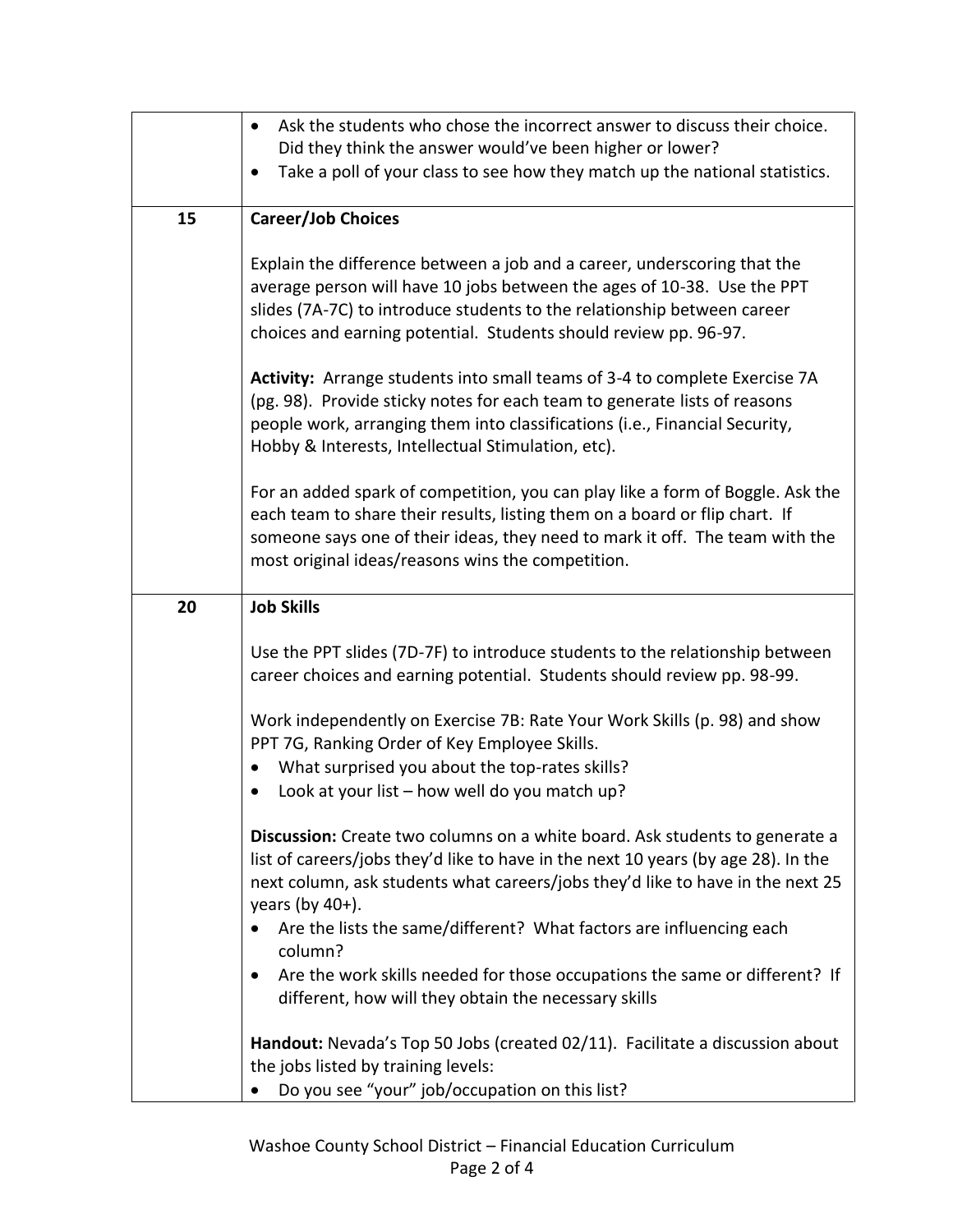|                                                                  | Are you surprised by the skills needs for these jobs?                               |
|------------------------------------------------------------------|-------------------------------------------------------------------------------------|
|                                                                  | How about the salaries? Ask students to pick a job and determine their<br>$\bullet$ |
|                                                                  | annual salary (hourly rate X 40 hrs/wk X 52 weeks).                                 |
|                                                                  |                                                                                     |
|                                                                  | Online: You may want to visit the Nevada Works website to show students             |
|                                                                  | how to locate regional or state workforce data (to compare earnings, skills,        |
|                                                                  |                                                                                     |
|                                                                  | growth of the sector, etc) http://www.nevadaworkforce.com/                          |
|                                                                  |                                                                                     |
| 15                                                               | <b>Opportunity Cost of College (or Training)</b>                                    |
|                                                                  |                                                                                     |
|                                                                  | Direct students to read pages 100-101 to learn about the value and costs of         |
|                                                                  | career preparation. Show PPT slides 7H-7I to lead a discussion about the            |
|                                                                  | opportunity costs of investing in education/training after high school.             |
|                                                                  |                                                                                     |
|                                                                  | <b>Exercise:</b> Work independently to complete Exercise 7D. View PPT slide 7J to   |
|                                                                  | reveal the answers.                                                                 |
|                                                                  |                                                                                     |
| <if th="" time<=""><th><b>Beyond Salary - Benefits</b></th></if> | <b>Beyond Salary - Benefits</b>                                                     |
| remaining>                                                       |                                                                                     |
|                                                                  |                                                                                     |
|                                                                  | Direct students to read pages 103-104 to consider ways employee benefits            |
|                                                                  | from perks provided by employers. Show PPT slide 7K.                                |
|                                                                  |                                                                                     |
| 5                                                                | <b>Assessment</b>                                                                   |
|                                                                  |                                                                                     |
|                                                                  | In your own words, briefly answer the following questions:                          |
|                                                                  | 1. What is the difference between and job and a career?                             |
|                                                                  | 2. Name four (4) employee skills that employers are looking for in their            |
|                                                                  | employees.                                                                          |
|                                                                  | 3. Explain the opportunity cost of choosing college over a job immediately          |
|                                                                  | out of high school?                                                                 |
|                                                                  | 4. Explain the opportunity cost of choosing a job over college/training             |
|                                                                  |                                                                                     |
|                                                                  | immediately out of high school?                                                     |
|                                                                  | 5. Name a place (website or agency) where you can learn about job growth            |
|                                                                  | in your region or state.                                                            |
|                                                                  |                                                                                     |

# **HOMEWORK:**

Using your spending tracker, prepare spending plan for the last day of the unit.